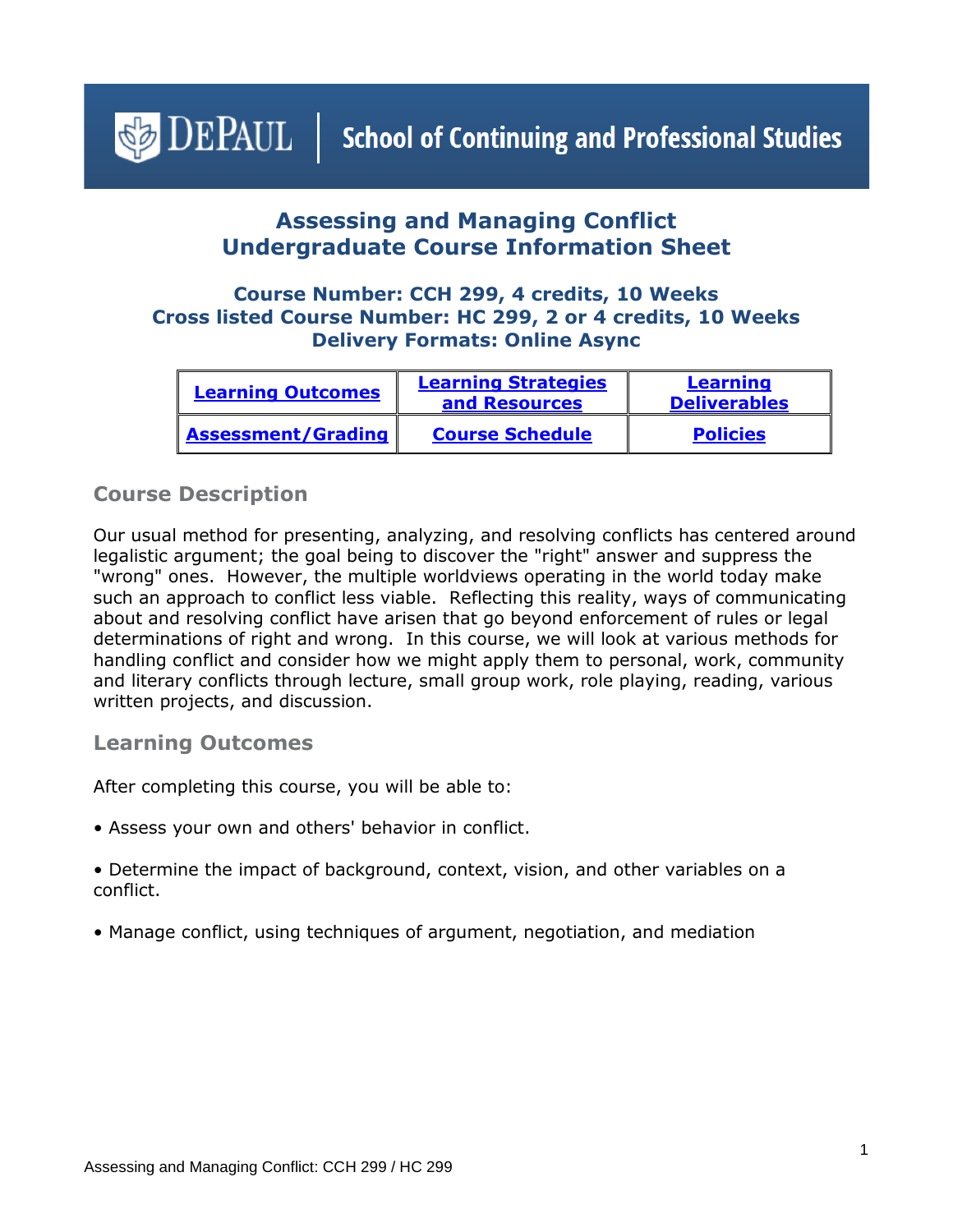If in a SCPS competence program, (BAIFA, BAC, BAGB, BAECE), this course addresses the following requirements:

|     | Competence   Competence Statement / Criteria                                                                                                    |
|-----|-------------------------------------------------------------------------------------------------------------------------------------------------|
| H3D | Can effectively employ the skills of negotiation, mediation, and<br>interpersonal communications in the resolution of a dispute or<br>conflict. |
|     | Can learn collaboratively and examine the skills, knowledge, and<br>values that contribute to such learning.                                    |
| FX  | Can apply knowledge of ways of understanding and managing<br>conflict to conflicts that arise at work or involve the focus area.                |

#### <span id="page-1-0"></span>**[Back to Top](#page-0-1)**

**Learning Strategies and Resources**

Some learning activities, assignments and deadlines will vary depending on the delivery format of the course and may differ slightly from what is presented in this document.

You will examine a conflict from your life and the conflict in the motion picture, "A Streetcar Named Desire" by applying techniques of assessment provided in the course. Later, you will consider dispute resolution techniques for those conflicts. The textbook will assist you in introspection about your own tendencies in conflict assessment and management while teaching you research based findings about conflicts and their resolution.

Meanwhile, you will discuss real-life conflict and the movie's conflict in discussion forums to learn with classmates and deepen your understanding of assessment and management of conflict. Students will work together in groups of three to six with regard to the conflict in the film.

#### **Required Readings**

Books and learning materials are available at the DePaul bookstore, at [http://depaul](http://depaul-loop.bncollege.com/)[loop.bncollege.com,](http://depaul-loop.bncollege.com/) or through alternative sources.

Coleman, P. & Ferguson, R. (2015). Making Conflict Work: Harnessing the Power of Disagreement. Boston: Houghton Mifflin Harcourt. ISBN# 978-0-544-58274-3

Required Movie: Williams, Tennessee. A Streetcar Named Desire.

Additional readings may be available on Electronic Reserve, at the [DePaul Library.](https://library.depaul.edu/services/Pages/Course-Reserves-Services.aspx) Login to Ares Course Reserves and select the course. Log in using your Campus Connect User ID and password. You will then get a page listing the courses in which you're enrolled that have readings posted in Ares. Click on the title of this course and the list of our electronic reserve readings will be displayed.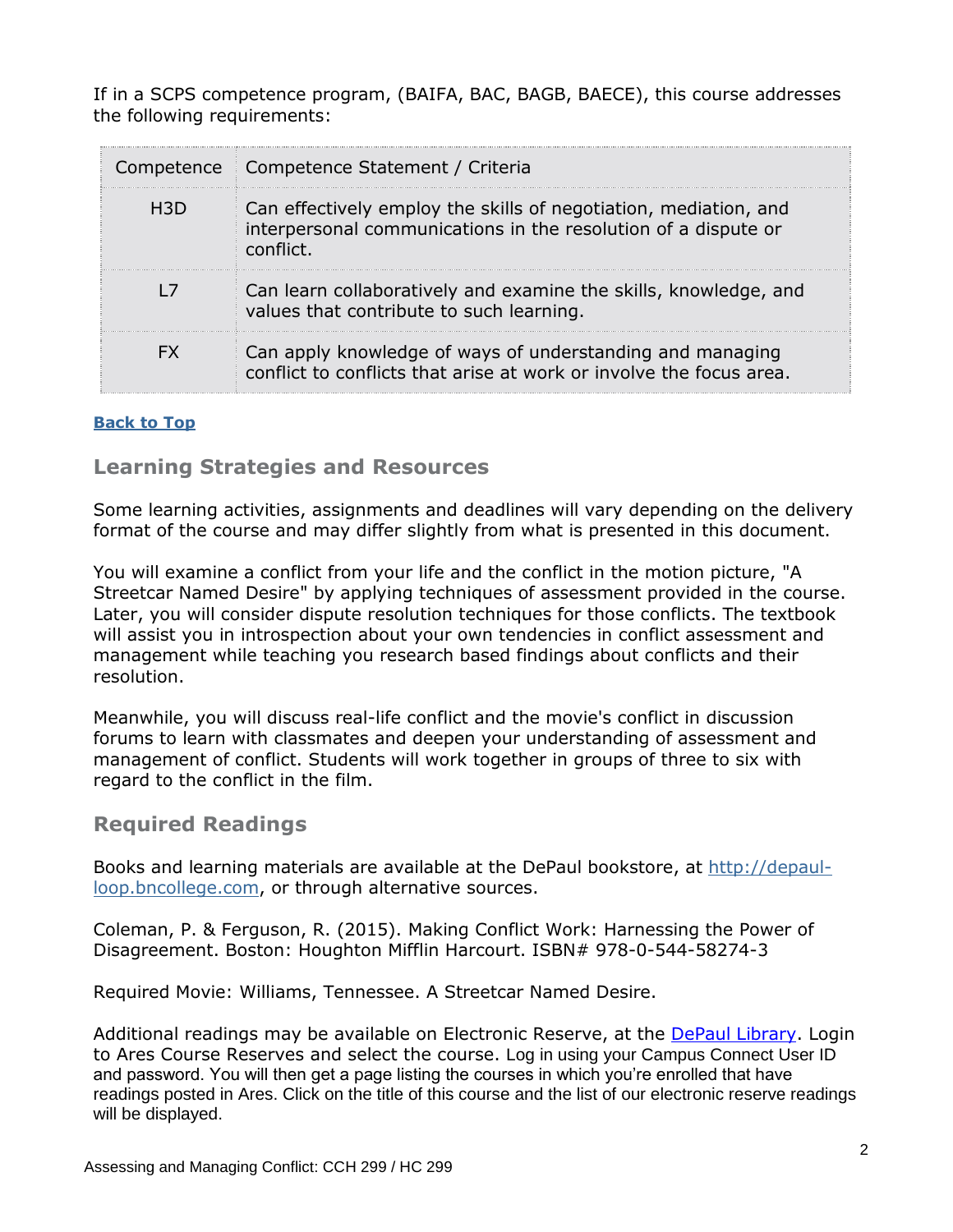# <span id="page-2-0"></span>**Learning Deliverables**

• Weekly graded discussion posts and reflections, including original posts due each week on Thursday and response posts due on Sunday.

• 3 short writing assignments, 2-3 pages each, written in sequence, so that the parts join together into a full briefing of an issue with a proposed resolution.

• Case study of a conflict, identify a conflict from work or elsewhere, analyze its nature, and evaluate potential dispute resolution procedures, using an in-depth set of prompts provided in the case study outline.

Students completing the L7 competence requirements will participate in online discussions focused on group experience, a reflective paper and group case study of a conflict.

#### **[Back to Top](#page-0-1)**

## <span id="page-2-1"></span>**Assessment of Student Learning**

## **Distribution of Grade Points**

| Discussions, Assignments, Streetcar Discussions |  |
|-------------------------------------------------|--|
| 3 Conflict Assessment Papers                    |  |
| Individual Case Study                           |  |

## **L7 Competence Grade Points**

| Discussions, Assignments, Streetcar Discussions |  |
|-------------------------------------------------|--|
| Individual Group Discussions - Group Case Study |  |
| Individual Case Study                           |  |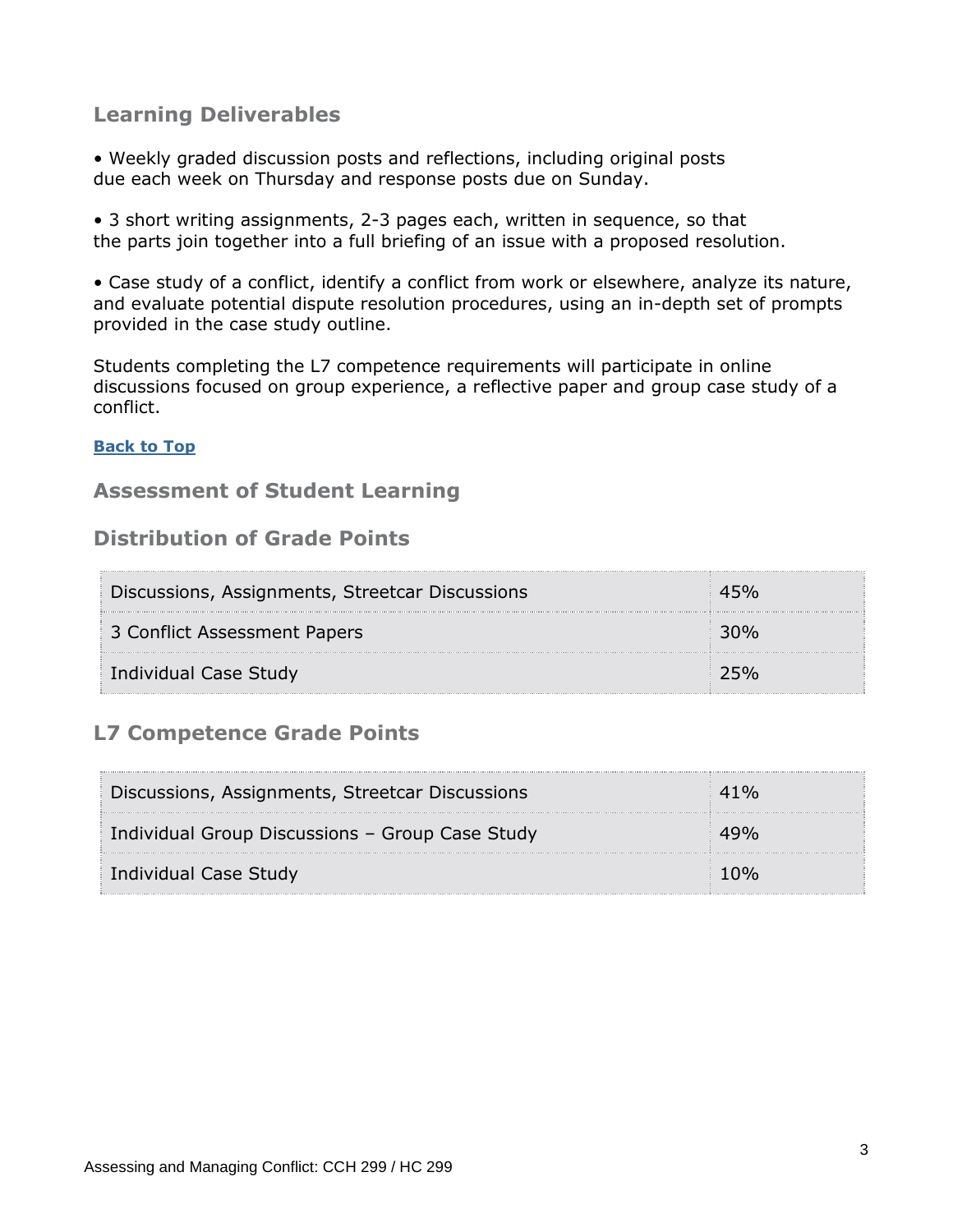# **Grading Scale**

| $A = 95$ to 100 | $A = 91$ to 94    | $B+ = 88$ to 90 |
|-----------------|-------------------|-----------------|
| $B = 85$ to 87  | $B - 81$ to 84    | $C+ = 77$ to 80 |
| $C = 73$ to 76  | $C = 69$ to 72    | $D+ = 65$ to 68 |
| $D = 61$ to 64  | $F = 60$ or below | TNC.            |

#### **[Back to Top](#page-0-1)**

# <span id="page-3-0"></span>**Course Schedule**

| <b>Week and</b><br><b>Module Title</b>         | <b>Readings</b>                                                                              | <b>Assignments</b>                                                                                                                                                                                                                                                         |
|------------------------------------------------|----------------------------------------------------------------------------------------------|----------------------------------------------------------------------------------------------------------------------------------------------------------------------------------------------------------------------------------------------------------------------------|
| Week 1,<br>Module 1:<br><b>Getting Started</b> | Read Module Content and<br>Chapter 1 in the textbook                                         | 1.1 Introduction Discussion (ALL)<br>1.2 Choosing Your Roles Group<br>Discussion (ALL)<br>1.3 Power Discussion (ALL)<br>1.4 Individual Case Study (ALL)<br>1.5 Grade or Pass-Fail Request                                                                                  |
| Week 2,<br>Module 2:<br>Context and<br>Vision  | Read Chapter 2 in the<br>textbook<br>Read Case Study Outline<br>Read Course Grading Criteria | 2.1 Group Discussion - Streetcar<br>Named Desire using parts I and<br>II of the outline (ALL)<br>2.2 Group Case Study Topic<br>Discussion (L7 only)<br>2.3 Individual Case Study - parts<br>I and II of the outline Discussion<br>(ALL)<br>2.4 Power Trap Discussion (ALL) |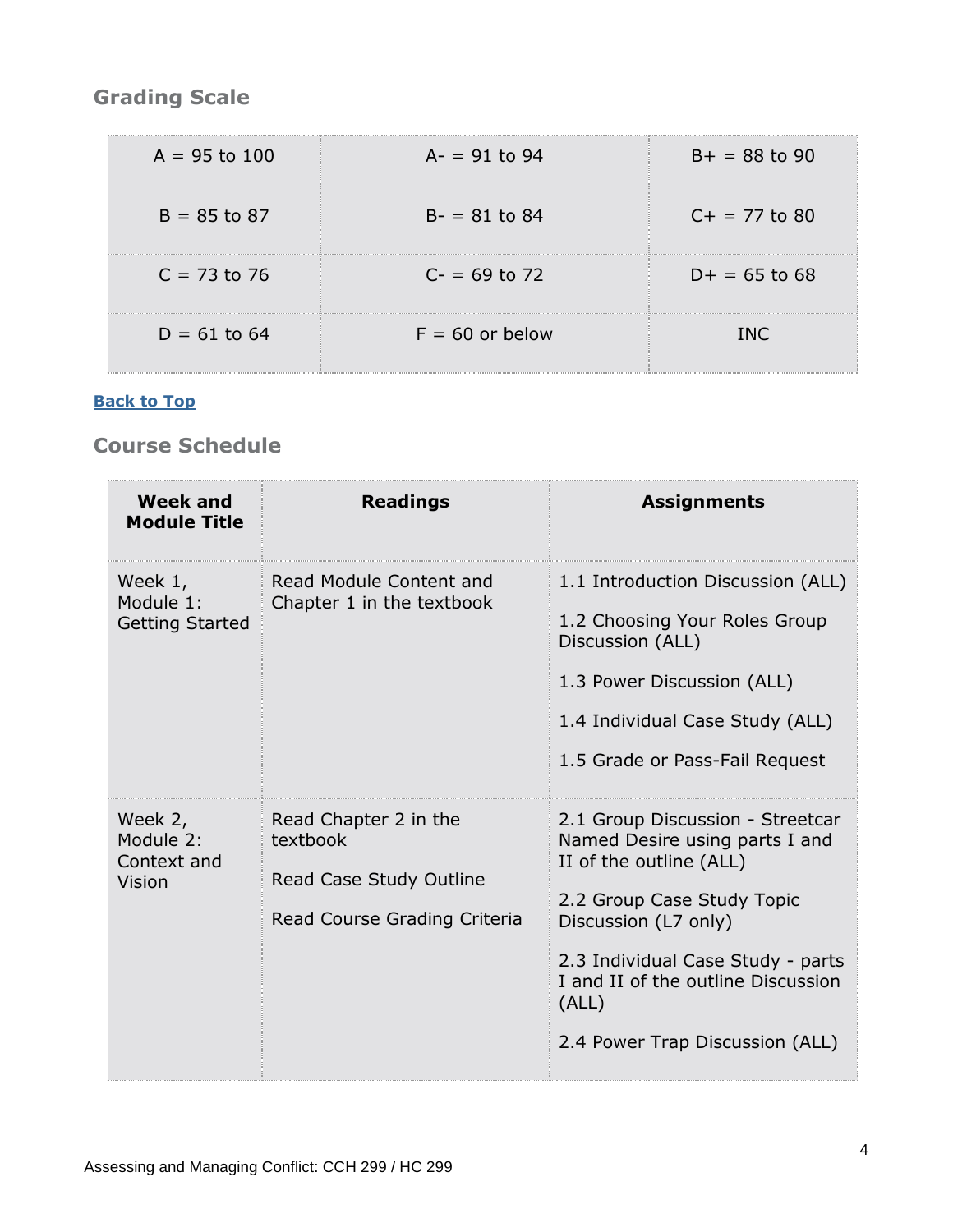| Week 3,<br>Module 3:<br>Identifying<br>Issues and<br>Positions           | Read Module 3 Content<br>Read Chapter 3 in the<br>textbook<br>Read Case Study Outline<br>Read Course Grading Criteria | 3.1 Group Discussion-Streetcar<br>Named Desire using Part III,<br>A,B,C of the outline (ALL)<br>3.2 Individual Case Study Part<br>III, A,B,C of the outline<br>Discussion (ALL)<br>3.3 Group Case Study I and II of<br>the Outline (L7)                                                       |
|--------------------------------------------------------------------------|-----------------------------------------------------------------------------------------------------------------------|-----------------------------------------------------------------------------------------------------------------------------------------------------------------------------------------------------------------------------------------------------------------------------------------------|
| Week 4,<br>Module 4:<br>Argument<br>Perspectives                         | Read Module 4 Content<br>Read chapter 4 in the textbook<br>Read Course Grading Criteria                               | 4.1 Team Characteristics (ALL)<br>4.2 Individual Case Study Parts<br>IV A of outline (ALL)<br>4.2 Group Discussion of Case<br>Study Using Part III ABC and IV<br>A of Outline (L7)<br>4.3 Writing Assignment<br>Argument Paper Discussion (ALL)<br>4.4 Disagreements Discussion<br>(ALL)      |
| Week 5,<br>Module 5:<br>Force, Appeal,<br>and Adversarial<br>Negotiation | Read Module 5 Content<br>Read chapter 5 in the textbook<br>Read Course Grading Criteria                               | 5.1 Force/Emotion/Authority<br>Discussion (ALL)<br>5.2 Adversarial Negotiation<br>Discussion (ALL)<br>5.3 Individual Case Study Part V<br>ABC of outline (ALL)<br>5.3 Group Discussion of Case<br>Study using Part V ABC of<br>Outline (L7)<br>5.4 Building Relationships<br>Discussion (ALL) |
| Week 6,<br>Module 6:<br>Opposition<br>Perspective<br>and Problem-        | Read Module 6 Content<br>Read chapter 6 in the textbook                                                               | 6.1 One Personal Team<br>Characteristic (ALL)                                                                                                                                                                                                                                                 |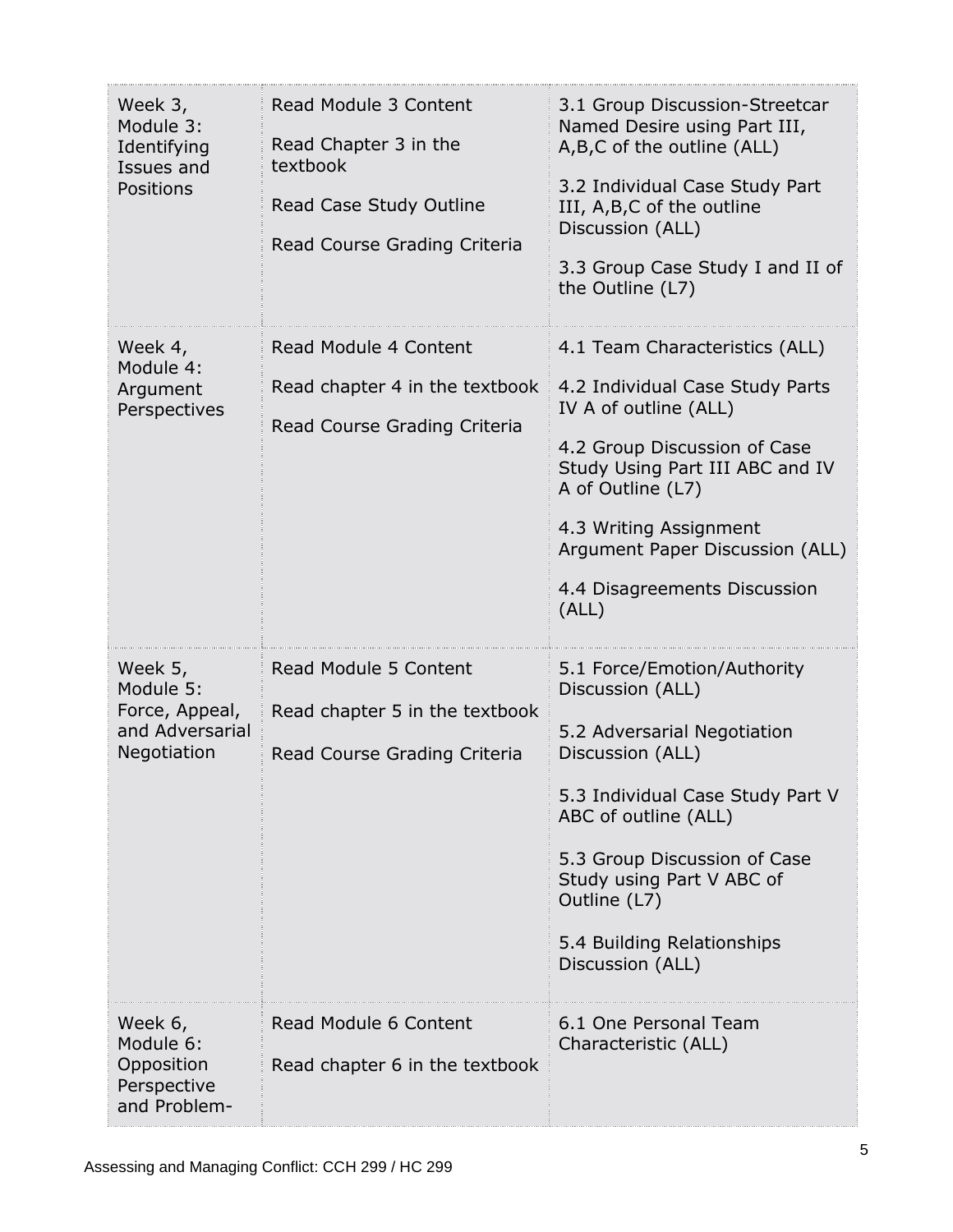| Solving<br>Negotiation                                              | Read Course Grading Criteria                                                            | 6.2 Problem Solving Discussion<br>(ALL) - Choice<br>6.3 Individual Case Study Part V<br>D and E of outline (ALL)<br>6.3 Group Discussion of Case<br>Study using Parts V D and E of<br>Outline (L7)<br>6.4 Writing Assignment Opposing<br>Paper Discussion (ALL)<br>6.5 Dominance Discussion (ALL)                                                                                                                                                                                  |
|---------------------------------------------------------------------|-----------------------------------------------------------------------------------------|------------------------------------------------------------------------------------------------------------------------------------------------------------------------------------------------------------------------------------------------------------------------------------------------------------------------------------------------------------------------------------------------------------------------------------------------------------------------------------|
| Week 7,<br>Module 7:<br>Paraphrasing<br>and the Self in<br>Conflict | Read Module 7 Content<br>Read chapter 7 in the textbook<br>Read Course Grading Criteria | 7.1 Stage Development Theory<br>(ALL)<br>7.2 Paraphrasing Discussion<br>(ALL)<br>7.3 Group Discussion of the<br>stage Development of the<br>Characters in the Movie -<br>Streetcar Named Desire (ALL)<br>7.3 Discussion on the Stage<br>Development of the Characters<br>in the movie -- Streetcar Named<br>Desire (Reporters only)<br>7.4 Individual Case Study Part<br>III D and E of outline (ALL)<br>7.4 Group Discussion of Case<br>Study Part III.D and E of Outline<br>(L7) |
| Week 8,<br>Module 8:<br>Mediation and<br>Win/Win<br>Techniques      | Read Module 8 Content<br>Read chapter 8 in the textbook<br>Read Course Grading Criteria | 8.1 Self-Assessment (ALL)<br>Choice<br>8.2 Non-defensive<br><b>Communication Discussion</b><br>(CHOICE)<br>8.3 Mediation Discussion (ALL)                                                                                                                                                                                                                                                                                                                                          |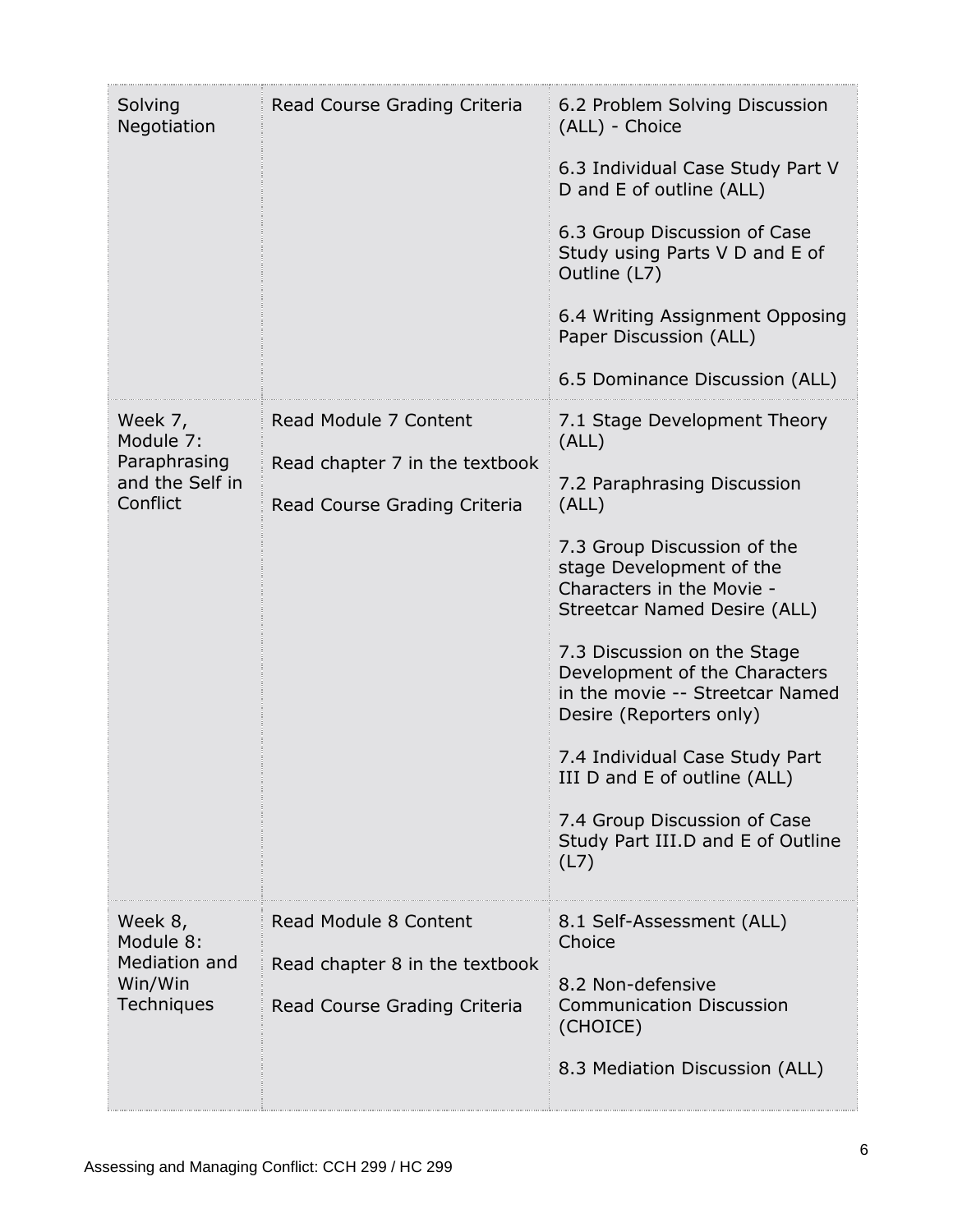|                                                                                                  |                                                                                         | 8.4 Position vs. Needs Statement<br>(CHOICE)<br>8.5 Degree of Independence<br>(ALL                                                                                                                                                                                                                                                                |
|--------------------------------------------------------------------------------------------------|-----------------------------------------------------------------------------------------|---------------------------------------------------------------------------------------------------------------------------------------------------------------------------------------------------------------------------------------------------------------------------------------------------------------------------------------------------|
| Week 9,<br>Module 9:<br>Integrative<br>Perspectives<br>and Non-<br><b>Traditional</b><br>Methods | Read Module 9 Content<br>Read chapter 9 in the textbook<br>Read Course Grading Criteria | 9.1 Individual Case Study Parts<br>IV B and VI A and B of outline<br>(ALL)<br>9.1 Group Discussion of Case<br>Study Parts IV B and VI A&B of<br>outline (L7)<br>9.2 Writing Assignment<br><b>Integrative Paper Discussion</b><br>(ALL)<br>9.3 Nontraditional Methods<br>Discussion (ALL)<br>9.4 Adapting Your Way of<br>Thinking Discussion (ALL) |
| Week 10,<br>Module 10:<br>Wrap Up /<br>Reflection                                                | <b>Read Module Content</b>                                                              | 10.1 Individual Reflection (ALL)<br>10.2 Group Reflections (L7)<br>10.3 Group Case Study<br>Discussion (L7 Reporters only)<br>10.4 Individual Case Study<br>Discussion (ALL)<br>10.5 Your Core Values Discussion<br>(ALL)                                                                                                                         |

#### <span id="page-6-0"></span>**[Back to Top](#page-0-1)**